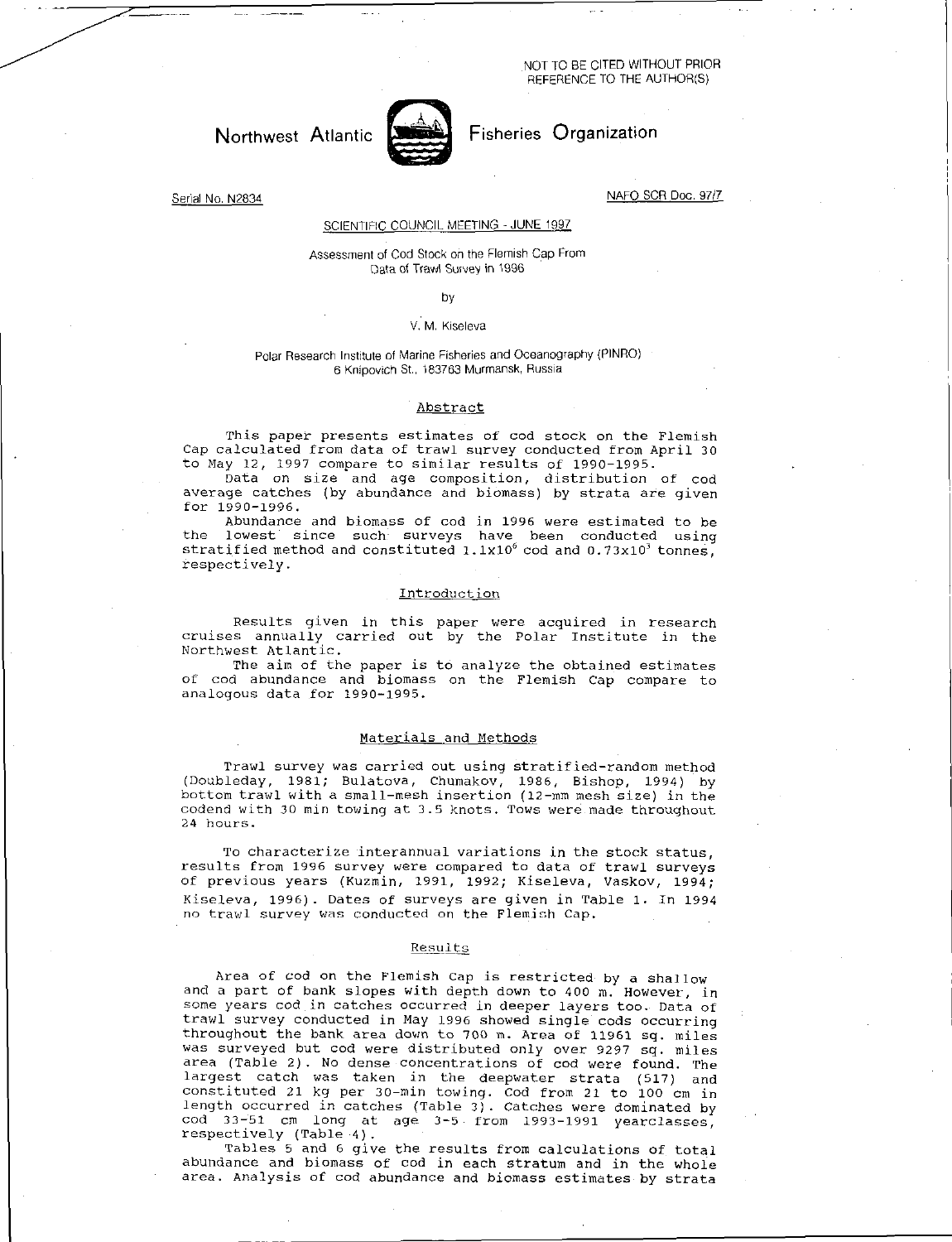showed that the main part of the stock for 1990-1996 were distributed in strata with 127-366 m depth range. Because area of strata have an effect on stock assessment, to compare distribution of cod by years over the whole bank area, average values of abundance and biomass for each stratum per one tow were taken (Table 7, 8). Analysis of those data showed that in some years cod formed dense concentrations in different strata. So, in April-May 1991, 1992 and 1995 dense concentrations of cod were observed in strata 505, 506, 507 and 509, in June-July 1990 and 1993 in strata 503, 504, 507, 508, that is in April-May cod concentrated in the western area of the bank but in June-July in its eastern part. *Such* distribution of cod is probably related to seasonal distribution and concentration of zooplankton (Konstantinov et al., 1985). In May 1996 such distribution pattern was not observed. Cod did not form dense concentrations and kept far between throughout the total bank area probably because of low abundance.

Estimates of cod abundance and biomass obtained in 1996 are the lowest ones not only for the study period but from the beginning of investigations using stratified-random method and constitute  $1.1x10^6$  cod and  $0.73x10^3$  tonnes, respectively (Table 5, 6).

Prolonged reduction of cod stock on the Flemish Cap having started in the beginning of 80s could not help affecting the stock structure. Analysis of size and age compositon of cod in catches *showed* a decrease in both length and age of fish caught. If in 1960-1975 commercial catches were dominated by cod at age 5-8 and in 1982-1985 by cod at age 3-5 (Vazgues, 1986), then according to our data (Table 3,4) since 1992 cod at age 2-3 and 24-38 cm long have dominated the catches. There were scarcely any cod older than age 8. Abundant yearclasses of 1991 and 1993 were intensively exploited by fishery from age 2 and the recruitment of the stock with 1992 and 1994 yearclasses appeared poor. At the same time, this is not the first year when early maturation of cod is observed at age 3 and 36 cm in length for males and age 4 and 43 cm length for females which probably means the protective response of the population to reduction of its stock.

# Conclusions

The stock of the Flemish Cap cod was estimated to be at a low level and constituted  $1.1 \times 10^{6}$  cod in abundance and  $0.73 \times 10^{3}$  tonnes in biomass.

Cod catches were dominated by 1993-1991 yearclasses, 1993 yearclass was the most abundant.

### References

Bishop, C.A. 1994. Revision and additions to stratification schemes used during research vessel surveys in NAFO Subareas 2 and 3. NAFO SCR Doc. 94/43, Serial No. N2413,

23 p.

Bulatova, A.Yu. and A.K.Chumakov.1986. USSR trawl surveys in NAFO Subarea 0,2,3. NAFO SCR Doc.86/66, Serial No. N1183, 13 p.

Doubleday, W.G. Editor. 1981. Manual on groundfish survey in the Northwest Atlantic. NAFO Scientific Council Studies. No 2., Dartmouth, Canada, 55 p.

Kiseleva, V.M. and A.A. Vaskov.1994. Status of cod stock in NAFO Subarea 3 from 1993 trawl-acoustic survey data. NAFO SCR Doc.94/12,Serial No. N2375, 9 p.

Kiseleva, V.M. 1996. Estimation of cod stock in Div.3M by data of 1995 trawl survey. NAFO SCR Doc.96/7, Serial No.N2673, 7 p.

Konstantinov, K.G., T.N. Turuk, and N.V. Plechanova. 1985. Food links of some fish and invertebrates on Flemish Cap. NAFO Sci. Coun. Studies, N.8, 39-48 pp.

Kusmin, S.A. 1991. Assesment of cod stock in NAFO Subarea 3 by the data from 1990 trawl-acoustic survey. NAFO SCR Doc. 91/5, Serial No.N1877. 19 p.

Kuzmin, S.A. 1992. Assessment of cod stock in NAFO Subarea 3 by the data from 1991 trawl-acoustic survey. NAFO SCR Doc. No. 92/13, Serial No. N2055, 11 p.

 $\mathbf{E}^{\dagger}_{\mathbf{E}}$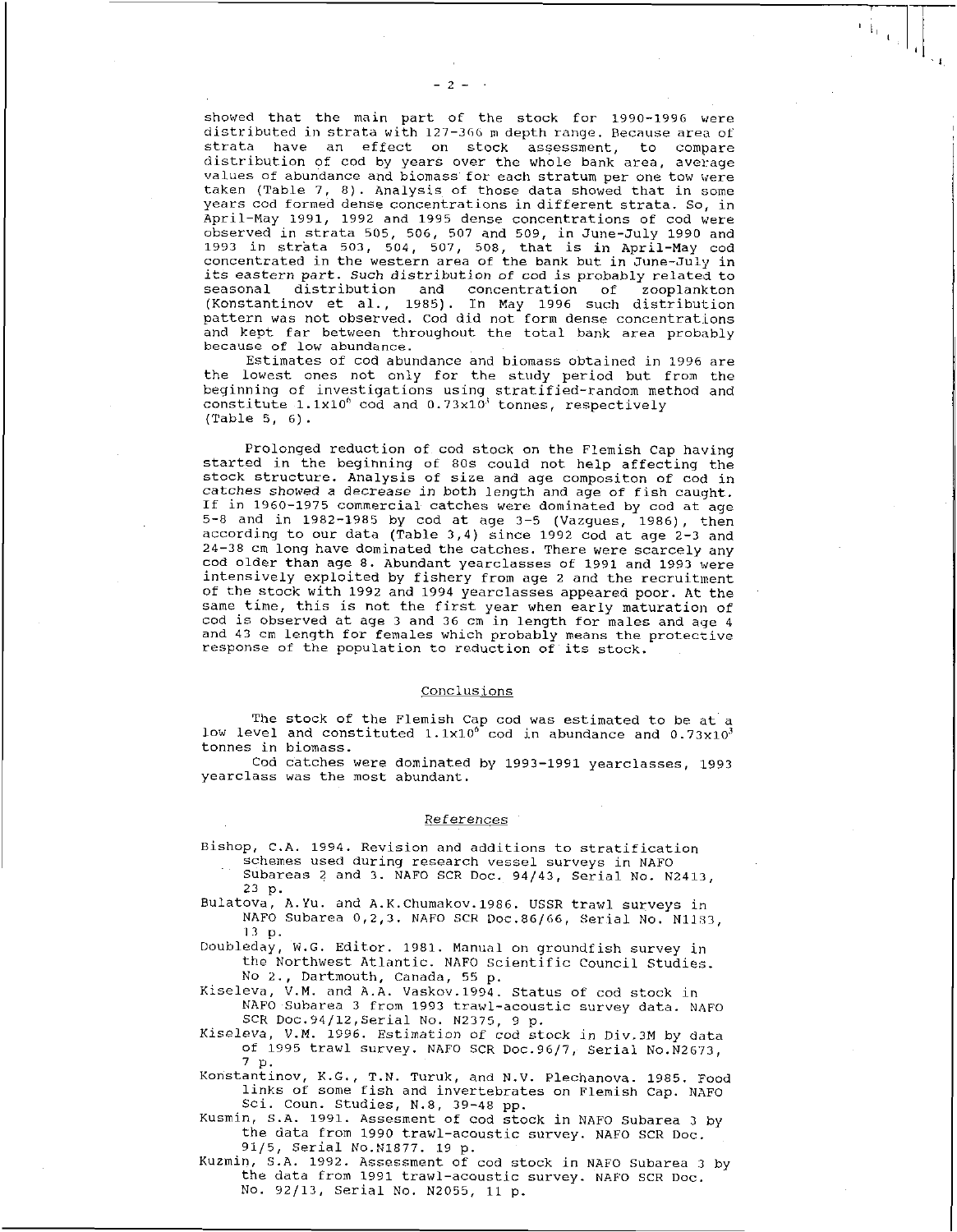Vazquez, A., A. Avila de Melo, E. de Cardenas and R. Alpoim. 1995. An assessment of the cod stock in NAFO Division 3M. NAFO SCR Doc.95/73,Serial No. N2590, 8 p.

 $-3 -$ 

Table 1. List of Russian trawl surveys.

| Year         | $\sim 100$ km s $^{-1}$ | Vessel                                  | $\mathbf{z}$ | Valid tows : | Dates                              |
|--------------|-------------------------|-----------------------------------------|--------------|--------------|------------------------------------|
| 1990<br>1991 |                         | MB-1202 "Persey"<br>MG-1362 "Vilnius"   |              | 119<br>100   | $21.06 - 03.07$<br>$27.04 - 08.05$ |
| 1992         |                         | MG-1366 "K. Shaitanov"                  |              | 53           | $15.04 - 20.04$                    |
| 1993<br>1995 |                         | MG-1362 "Vilnius"<br>MI-0708 "Olenitsa" |              | 69<br>58     | $27.06 - 07.07$<br>$20.05 - 29.05$ |
| 1996         |                         | MI-8339 "Olaine"                        |              | 76           | $30.04 - 12.05$                    |

# Table 2. Results from the trawl survey for cod in. Div 3M, 1996.

|          | Depth,   Area, INos   Mean catch/ IAbundance, Biomass, I |                                                         |                         |                  |                     |                |            |  |  |  |  |
|----------|----------------------------------------------------------|---------------------------------------------------------|-------------------------|------------------|---------------------|----------------|------------|--|--|--|--|
| Stratuml | m                                                        | $\text{Imile sq.} \mid \text{of} + 1 \text{ valid tow}$ |                         |                  |                     | '000<br>1      | tons<br>T. |  |  |  |  |
|          | ł                                                        | $\mathsf{I}$                                            | Itows! fish             |                  | kg<br>$\mathcal{L}$ |                |            |  |  |  |  |
|          |                                                          |                                                         |                         |                  |                     |                |            |  |  |  |  |
| 501      | 127-146                                                  | 342                                                     | З                       | 6.7              | 4.3                 | 168.9          | 108.3      |  |  |  |  |
| 502      | 147-183                                                  | 838                                                     | 4                       | 2.5              | 1.2                 | 155.2          | 73.1       |  |  |  |  |
| 503      | 184-256                                                  | 628                                                     | 3                       | 2.0              | 0.8                 | 93.O           | 36.6       |  |  |  |  |
| 504      | $\equiv$ H $\equiv$                                      | 348                                                     | 3                       | 2.7 <sub>1</sub> | 1.1                 | 63.7           | 29.2       |  |  |  |  |
| 505      | $\omega$ $0$ $\omega$                                    | 703                                                     | З                       | 1.3              | 2.9                 | 69.4           | 151.4      |  |  |  |  |
| 506      | $=$ $H_{\infty}$                                         | 496                                                     | 3                       | 0.3              | 0.1                 | $12.2^{\circ}$ | 4.8        |  |  |  |  |
| 507      | 258-366                                                  | 822                                                     | З                       | 0.3              | 0.0                 | 20.3           | 2.4        |  |  |  |  |
| 508      | - "-                                                     | 646                                                     | 3                       | 2.0              | 1.2                 | $95.7 -$       | 56.1       |  |  |  |  |
| 509      | $-11$                                                    | 314                                                     | 3                       | 3.7              | 2.3                 | 85.3           | 53.9       |  |  |  |  |
| 510      | $-11-$                                                   | 951                                                     | 3                       | 0.7              | 0.5                 | 46.9           | 32.2       |  |  |  |  |
| 511      | $-$ H $-$                                                | 806                                                     | 3                       | 0.7              | 0.3                 | 39.8           | 16.7       |  |  |  |  |
| 512      | 367-546                                                  | 670                                                     | 3                       | 0.7              | 0.2                 | 33.1           | 12.0       |  |  |  |  |
| 513      | $-9-$                                                    | 249                                                     | 3                       | 1.0              | 0.6                 | 13.4           | 11.5       |  |  |  |  |
| 514      | $\perp$ $\Theta$ $\perp$                                 | 602                                                     | 3                       | 0.3              | 0.1                 | 14.9           | 4.6        |  |  |  |  |
| 515      | $-11$                                                    | 666                                                     | 3                       | 0.3              | 0.3                 | 16.4           | 16.9       |  |  |  |  |
| 516      | 550-731                                                  | 634                                                     | 3                       | 0.0              | 0.0                 | 0.0            | 0.0        |  |  |  |  |
| 517      | $-$ H $-$                                                | 216                                                     | $\overline{\mathbf{4}}$ | 9.8              | 7.6                 | 156.0          | 121.0      |  |  |  |  |
| 518      | $-$ H $-$                                                | 210                                                     | 5                       | 0.0              | 0.0                 | 0.0            | 0.0        |  |  |  |  |
| 519      | $-11-$                                                   | 414                                                     | З                       | 0.0              | 0.0                 | 0.0            | .0.0       |  |  |  |  |
| 520      | 732-914                                                  | 525                                                     | 4                       | 0.0              | 0.0                 | 0.0            | 0.0        |  |  |  |  |
| 524      | $-11$                                                    | 253                                                     | 5                       | 0.0              | 0.0                 | 0.0            | 0.0        |  |  |  |  |
| 528      | $\perp$ H $\perp$                                        | 530                                                     | 3                       | 0.0              | 0.0                 | 0.0            | 0.0        |  |  |  |  |
| 533      | $-$ H $-$                                                | 98                                                      | З                       | 0.0              | 0.0                 | 0.0            | 0.0        |  |  |  |  |
| Total    |                                                          | 11961                                                   | 76                      |                  |                     | 1094.4         | 730.6      |  |  |  |  |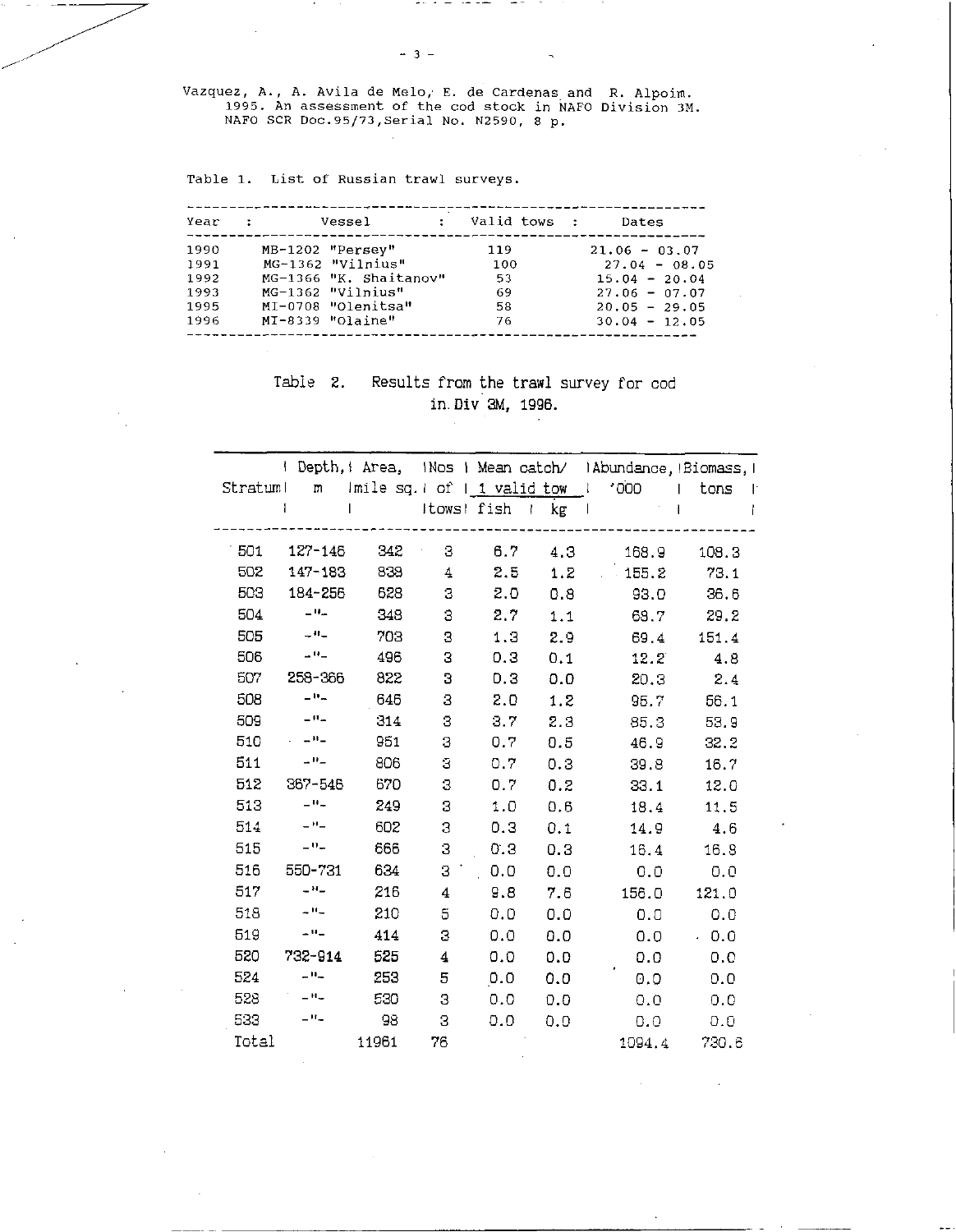| Length,                                                                                                                                                                                                                                                                                                                                                                                                                                                                                           |                                                                                                                                                                 |                                                                                                                                    | Year                                                                                                                                                      |                                                                                                                                          |                                                                                                                                   |                                                                                        |
|---------------------------------------------------------------------------------------------------------------------------------------------------------------------------------------------------------------------------------------------------------------------------------------------------------------------------------------------------------------------------------------------------------------------------------------------------------------------------------------------------|-----------------------------------------------------------------------------------------------------------------------------------------------------------------|------------------------------------------------------------------------------------------------------------------------------------|-----------------------------------------------------------------------------------------------------------------------------------------------------------|------------------------------------------------------------------------------------------------------------------------------------------|-----------------------------------------------------------------------------------------------------------------------------------|----------------------------------------------------------------------------------------|
| Сm                                                                                                                                                                                                                                                                                                                                                                                                                                                                                                | 1990                                                                                                                                                            | 1991                                                                                                                               | 1992                                                                                                                                                      | 1993                                                                                                                                     | 1995                                                                                                                              | 1996                                                                                   |
| 9-<br>11<br>$12 -$<br>14<br>$15 -$<br>17<br>$18 -$<br>20<br>$21 -$<br>23<br>$24-$<br>26<br>$27 -$<br>29<br>-30<br>32<br>$33-$<br>35<br>$36 -$<br>38<br>39-<br>41<br>$42 -$<br>44<br>$45 -$<br>47<br>$48 -$<br>50<br>$51-$<br>53<br>$54 -$<br>56<br>$57 -$<br>59<br>$60 -$<br>62<br>$63 -$<br>65<br>$66 -$<br>68<br>69-<br>71<br>$72-$<br>74<br>$75 -$<br>77<br>$78-$<br>80<br>$81 -$<br>83<br>86<br>$84 -$<br>87-89<br>$90 - 92$<br>$93 - 95$<br>96-98<br>99-101<br>102-104<br>105-107<br>108-110 | $\mathbf{1}$<br>4<br>$\overline{1}$<br>12<br>43<br>61<br>36<br>56<br>74<br>99<br>135<br>101<br>109<br>99<br>46<br>59<br>28<br>15<br>12<br>1<br>3<br>-<br>З<br>1 | 3<br>30<br>17<br>8<br>29<br>23<br>19<br>115<br>291<br>170<br>63<br>30<br>37<br>45<br>40<br>32<br>18<br>11<br>8<br>З<br>5<br>1<br>1 | 3<br>42<br>10<br>38<br>221<br>248<br>191<br>75<br>24<br>19<br>18<br>8<br>22<br>14<br>$\overline{\mathbf{4}}$<br>4<br>3<br>1<br>-<br>≐<br>1<br>1<br>1<br>Ţ | 1<br>4<br>62<br>223<br>277<br>148<br>73<br>58<br>67<br>45<br>20<br>6<br>5<br>1<br>1<br>2<br>$\mathbf 1$<br>1<br>1<br>1<br>1<br>$\pmb{+}$ | 13<br>116<br>234<br>127<br>34<br>41<br>48<br>86<br>100<br>76<br>47<br>33<br>15<br>10<br>11<br>3<br>1<br>1<br>$\ddagger$<br>1<br>1 | 9<br>43<br>52<br>52<br>121<br>189<br>137<br>103<br>52<br>69<br>86<br>60<br>9<br>9<br>9 |
| No.of fish,<br>۵.                                                                                                                                                                                                                                                                                                                                                                                                                                                                                 | 999                                                                                                                                                             | 999                                                                                                                                | 1000                                                                                                                                                      | 998                                                                                                                                      | 999                                                                                                                               | 1000                                                                                   |
| No. of fish,<br>spec.                                                                                                                                                                                                                                                                                                                                                                                                                                                                             | 676                                                                                                                                                             | 1500                                                                                                                               | 718                                                                                                                                                       | 2088                                                                                                                                     | 788                                                                                                                               | 117                                                                                    |
| Mean<br>length, cm                                                                                                                                                                                                                                                                                                                                                                                                                                                                                | 43,95                                                                                                                                                           | 39,87                                                                                                                              | 29,48                                                                                                                                                     | 33,84                                                                                                                                    | 37,48                                                                                                                             | 41,18                                                                                  |

Table' 3. Length composition of cod in Div. 3M by the data from the 1990 -1996 trawl surveys,%.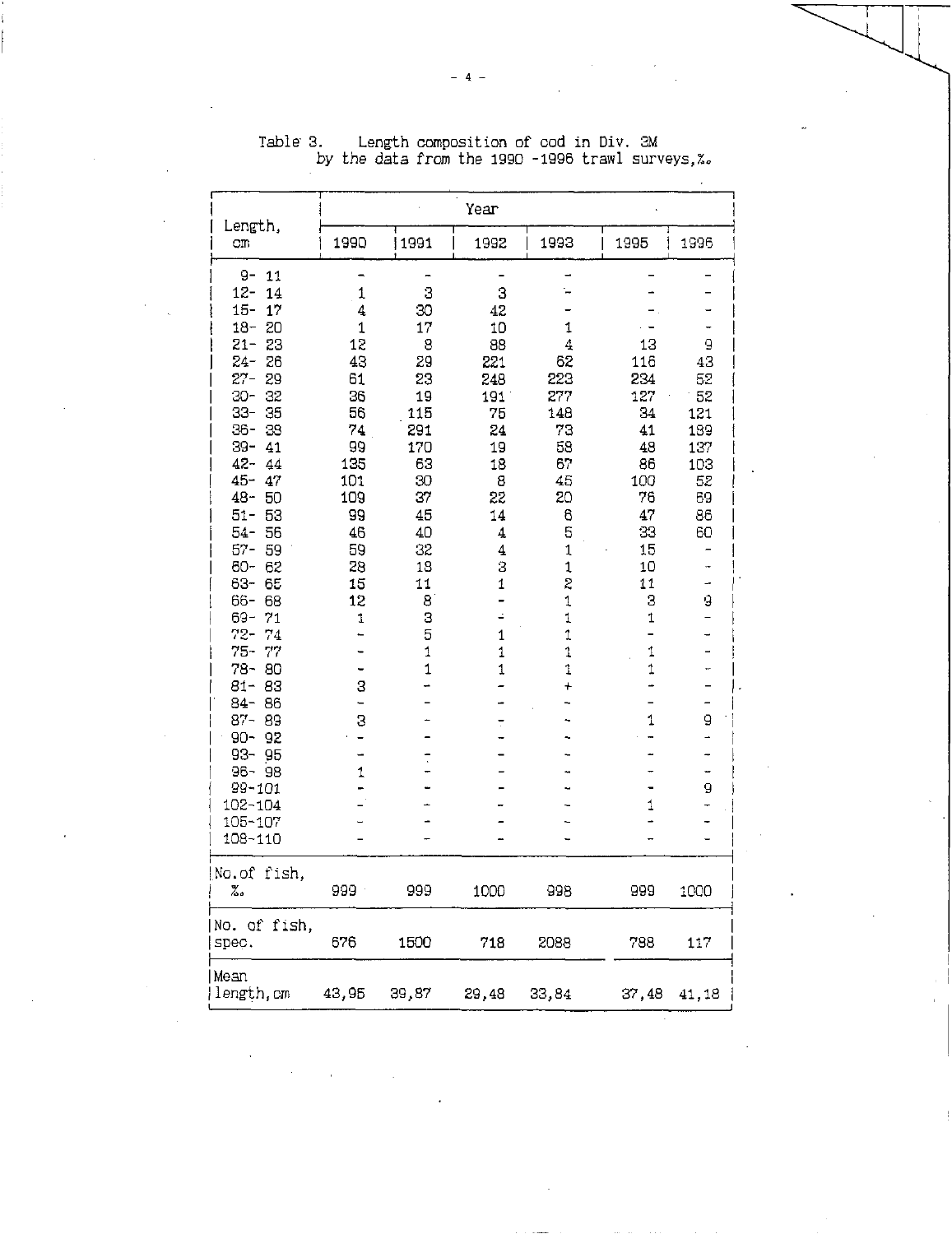|                           |      |      | Year |      |            |      |
|---------------------------|------|------|------|------|------------|------|
| Age                       |      |      |      |      |            |      |
|                           | 1990 | 1991 | 1992 | 1993 | 1995       | 1996 |
| $\mathbf{1}$              | 6    | 32   | 48   |      |            |      |
| 2                         | 19   | 53   | 427  | 437  | 267        | 121  |
| 3                         | 186  | 369  | 422  | 334  | 297        | 457  |
| 4                         | 707  | 358  | 63   | 153  | 304        | 171  |
| 5                         | 68   | 139  | 28   | 57   | 115        | 224  |
| 6                         | 7    | 46   | 8    | 12   | 10         | 9    |
| 7                         |      | 4    | 3    | 4    | 3          |      |
| 8                         | 4    |      | 1    | 3    | $\ddagger$ | ā    |
| 9                         | 1    |      |      |      | 1          |      |
| 10                        |      |      |      |      |            | 9    |
| 11                        |      |      |      |      | 1          |      |
| 12                        |      |      |      |      |            |      |
| 13                        |      |      |      |      |            |      |
| 14                        |      |      |      |      |            |      |
| 15                        |      |      |      |      |            |      |
| Fish number,              |      |      |      |      |            |      |
| ۶.                        | 998  | 1001 | 1000 | 1000 | 999        | 1000 |
| No.of fish<br>age sample, |      |      |      |      |            |      |
| spec.                     | 238  | 299  | 179  | 193  | 301        | 116  |
| Mean age                  | 3,87 | 3,67 | 2,64 | 2,89 | 3,33       | 3,63 |

 $\overline{a}$ 

# Table 4. Age composition of cod in Div.3M by the data from the 1990-1996\* trawl-surveys, %.

\*No investigations were carried out in 1994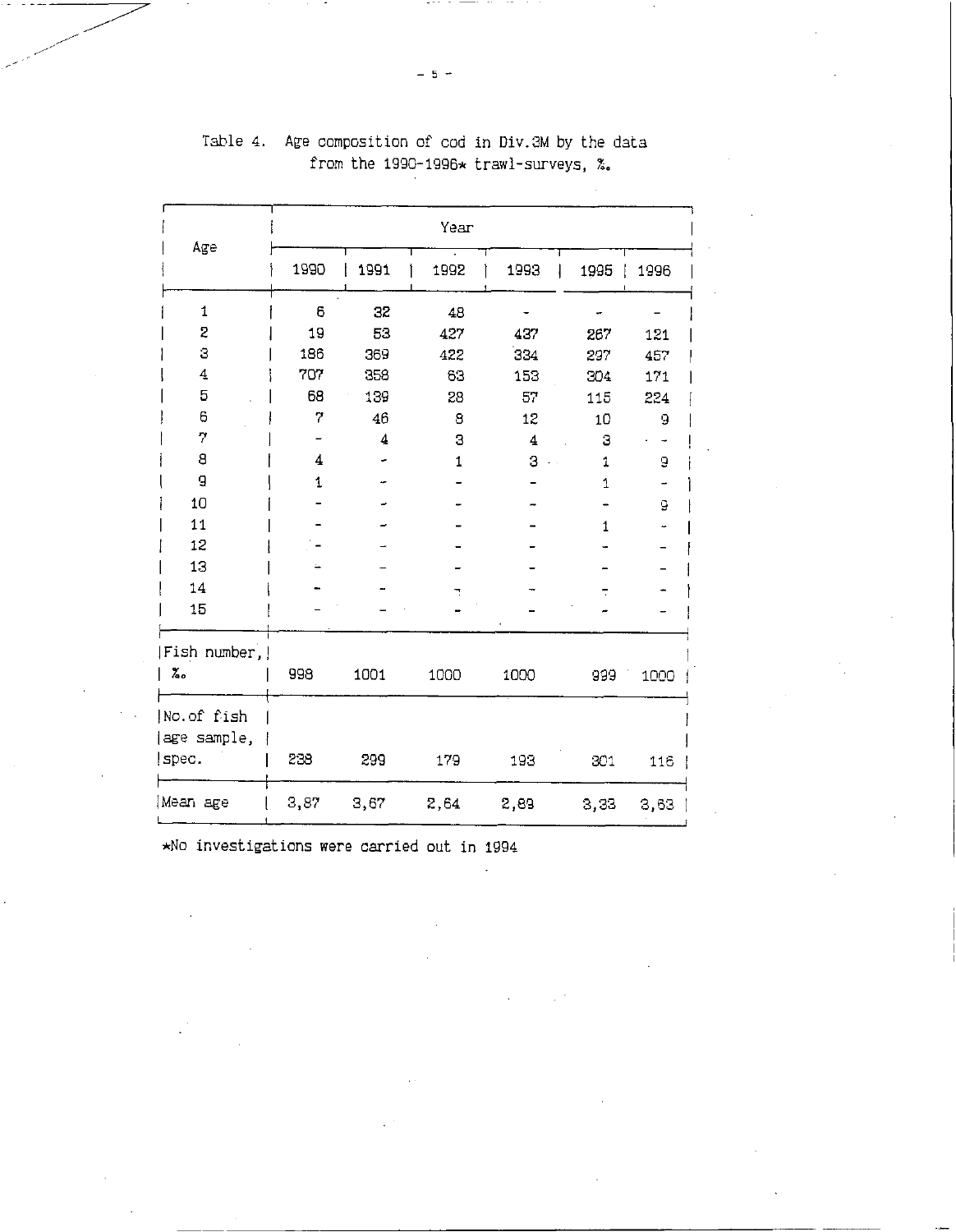|          |                          |                                    |                    | 1990 - 1996*                                 |                         |         |                             |       |
|----------|--------------------------|------------------------------------|--------------------|----------------------------------------------|-------------------------|---------|-----------------------------|-------|
| Stratuml |                          | I Depth, Mrea, I<br>m – Imile sq.- |                    |                                              | Year                    |         |                             |       |
|          | J                        | $\vert \cdot \vert$                | J 1990<br>$\perp$  | 1991                                         | 1992                    | 1993    | 1995   1996<br>$\mathbf{I}$ |       |
| 501      | $127 - 146$              | 342                                | 82.3               | 278.7                                        | 50.7                    | 135.1   | 84.4                        | 168.9 |
| 502      | 147-183                  | 838                                | 201.7              | 461.1                                        | 82.8                    | 325.9   | 1200.1                      | 155.2 |
| 503      | 184-256                  | 628                                | 552.4              | 130.2                                        | 986.2                   | 12420.4 | 1767.7                      | 93.0  |
| 504      | $\sim 10$ $\mu$          | 348                                | 708.9 <sup>1</sup> | 352.2                                        | $\alpha$ and $\alpha$   | 5980.4  | 43.0                        | 68.7  |
| 505      | $\sim -11$               | 703                                | 147.5              | 260.4                                        | 989.4                   |         | 1445.1 12063.8              | 69.4  |
| 506      | $\pm 0.1$                | 496                                | 183.7              | 147.0                                        | 2406.5                  | 857.3   | 1041.0                      | 12.2  |
| 507      | 258-366                  | 822                                | 869.8              | 203.0                                        | 2118.9                  | 60.9    | 0.0                         | 20.3  |
| 508      | $\equiv 10\pm$           | 646                                | 1297.3             | 231.3                                        | 406.7                   | 837.4   | 47.8                        | 95.7  |
| 509      | $ \theta$ $-$            | 314                                | 81.4               | 3151.6                                       | $\sim 100$ km s $^{-1}$ | 201.6   | 1442.1                      | 85.3  |
| 510      | $\pm$ 0 $\pm$            | 951                                | 86.1               | 191.2                                        | 479.0                   | 47.0    | 23.5                        | 46.9  |
| 511      | $-$ H $-$                | 806                                | 26.5               | 2706.5                                       | 943.3                   | 59.7    | 59.7                        | 39.8  |
| 512      | $367 - 546$              | 670                                | 56.7               | 19.8                                         | 231.6                   | 0.0     | 16.5                        | 33.1  |
| 513      | $-24-$                   | 249                                | 13.8               | 27.7                                         |                         | 6.1     | 49.2                        | 18.4  |
| 514      | $ \mathbf{H}$            | 602                                | 0.0                | 2285.4                                       | 0.0                     | 0.0     | 0.0                         | 14.9  |
| 515      | $\perp$ $\Omega$ $\perp$ | 666                                | 0.0                | 63.4                                         | 39.5                    | 0.0     | 0.0                         | 16.4  |
| 516      | 550-731                  | 634                                | 0.0                | 0.0.                                         | 0.0                     | 0.0     | 0.0                         | 0.0   |
| 517      | $\pm 0\pm$               | 216                                | 0.0                | 0.0                                          | 0.0                     | 0.0     | 26.7                        | 156.0 |
| 518      | $-11$                    | 210                                | 0.0                | 0.0                                          | .0.0                    | 0.0     | 0.0                         | 0.0   |
| 519      | $\pm 0.1$                | 414                                | 0.0                | 0.0                                          | 0.0                     | 0.0     | 0.0                         | 0.0   |
|          | Total                    |                                    |                    | 4308.1 10509.5 8734.6 22376.9 17865.5 1094.2 |                         |         |                             |       |

| Table 5. |                     |  | Abundance of cod (thou. spec.) by stratum |  |  |  |  |  |  |  |  |
|----------|---------------------|--|-------------------------------------------|--|--|--|--|--|--|--|--|
|          |                     |  | based on data trawl surveys in Div .3M,   |  |  |  |  |  |  |  |  |
|          | $1990 - 1996 \star$ |  |                                           |  |  |  |  |  |  |  |  |

 $\star$  No investigations were carried out in 1994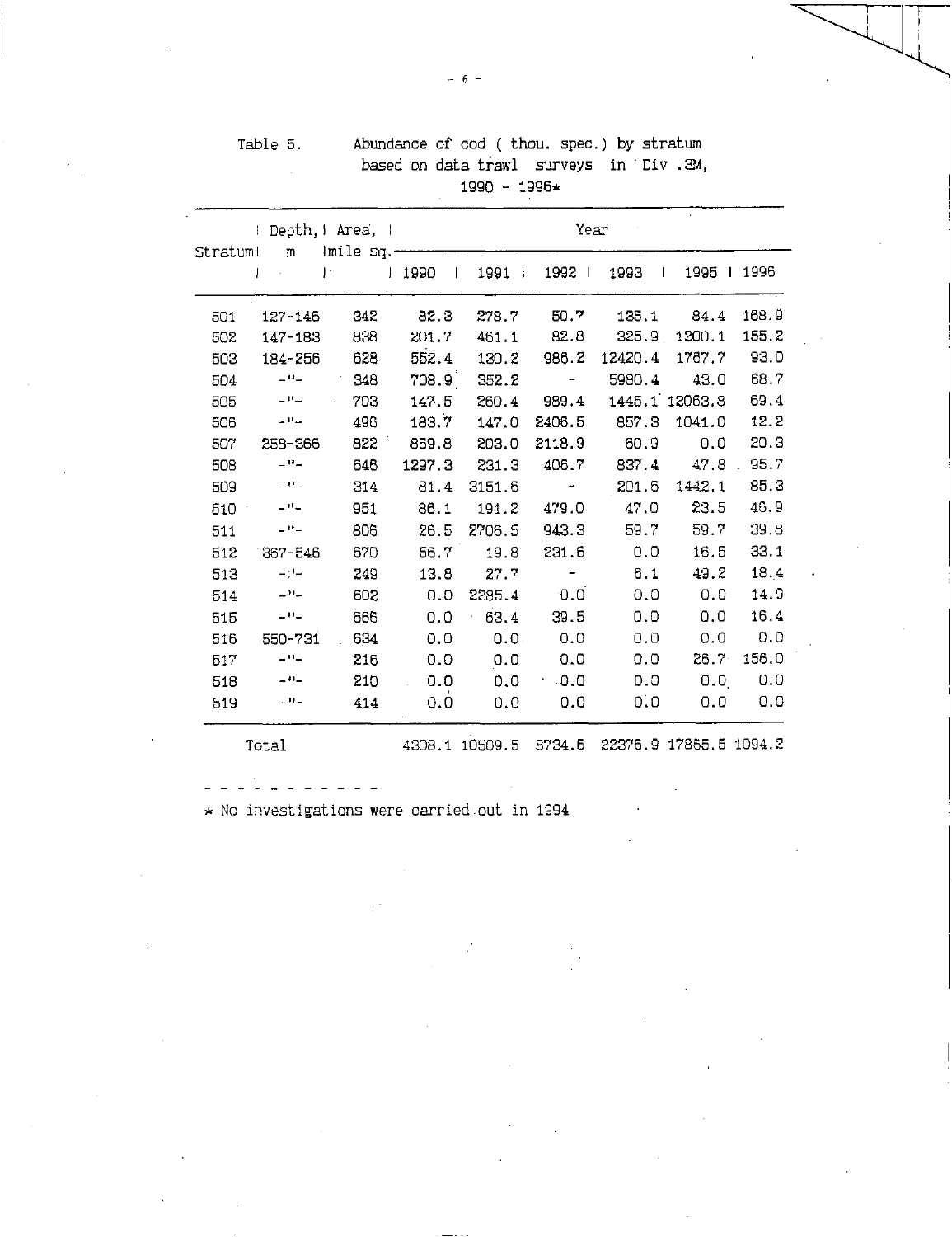| Table 6. | Biomass of cod ( tons) by stratum based |
|----------|-----------------------------------------|
|          | on data trawl surveys in Div.3M,        |
|          | $1990 - 1996 \star$                     |

|     | I Depth,   Area,                     |     |                  |        | Year                                                                              |        |             |        |
|-----|--------------------------------------|-----|------------------|--------|-----------------------------------------------------------------------------------|--------|-------------|--------|
|     | Stratum! m {mile sq.---<br>T<br>J.   |     | i 1990<br>$\Box$ | 1991   | 1992                                                                              | 1993   | 1995   1996 |        |
| 501 | 127-146                              | 342 | 36.7             | 38.0   | 20.3                                                                              | 60.6   | 14.8        | 108.3  |
| 502 | 147-183                              | 838 | 96.7             | 100.2  | 41.4                                                                              |        | 162.4 618.3 | 73.1   |
| 503 | 184-256                              | 628 | 453.6            | 91.2   | 180.5                                                                             | 4611.3 | 1315.7      | 36.6   |
| 504 | $\sim 10\, \mu$                      | 348 | 665.7            | 100.5  | $\mathcal{L}^{\mathcal{L}}(\mathcal{L}^{\mathcal{L}}(\mathcal{L}^{\mathcal{L}}))$ | 1550.8 | 49.5        | 29.2   |
| 505 | $\sim 10\,\mu$                       | 703 | 85.9             | 31.2   | 156.2                                                                             | 553.5  | 4242.3      | 151.4  |
| 506 | مرافين المراد                        | 496 | 138.4            | 24.2   | 392.2                                                                             | 713.1  | . 366.3     | 4.8    |
| 507 | 258-366                              | 822 | 1023.8           | 149.2  | 786.7                                                                             | 127.7  | 0.0         | 2.4    |
| 508 | $\equiv W_{\gamma\gamma}$            | 646 | 949.1            | 119.6  | 172.3                                                                             | 707.9  | 31.2        | .56.1  |
| 509 | مرافعات                              | 314 | 104.1            | 2058.4 | $\mathcal{L}(\mathcal{L})$ and $\mathcal{L}(\mathcal{L})$                         | 153.3  | 1369.7      | 53.9   |
| 510 | $\sim$ $\sim$                        | 951 | 190.2            | 143.9  | 194.4                                                                             | 149.6  | 96.8        | 32.2   |
| 511 | $\sim 100$ $\mu$                     | 806 | 47.8             | 1343.3 | 294.9                                                                             | 189.1  | 54.5        | 16.7   |
| 512 | 367-546                              | 670 | 116.3            | 32.8   | 175.4                                                                             | 0.0    | 9.2         | 12.0   |
| 513 | مرالاتها ال                          | 249 | 13.4             | 38.3   |                                                                                   | 7.6    | 66.4        | 11.5   |
| 514 | ماليات                               | 602 | 0.0              | 2415,2 | 0.0                                                                               | 0.0    | 0.0         | $-4.6$ |
| 515 | $\sim 10\, \mu$                      | 666 | 0.0              | 52.9   | 73.0                                                                              | 0.0    | 0.0         | 16.9   |
| 516 | 550-731                              | 634 | 0.0              | 0.0    | 0.0                                                                               | 0.0    | 0.0         | 0.0    |
| 517 | $\mathbf{u} = \mathbf{H} \mathbf{u}$ | 216 | 0.0              | 0.0    | 0.0                                                                               | 0.0    | 27.5        | 120.1  |
| 518 | $\sim 10\, \mu$                      | 210 | 0.0              | 0,0    | 0.0                                                                               | 0.0    | 0.0         | 0.0    |
| 519 | $-11$                                | 414 | 0.0              | 0.0    | 0.0                                                                               | 0.0    | 0.0         | 0.0    |
|     | Total                                |     | 3921.7           | 6739.9 | 2487.3                                                                            | 8986.9 | 8262.2      | 729.7  |

\* No investigations were carried out in 1994

 $\overline{\phantom{a}}$ . . . . .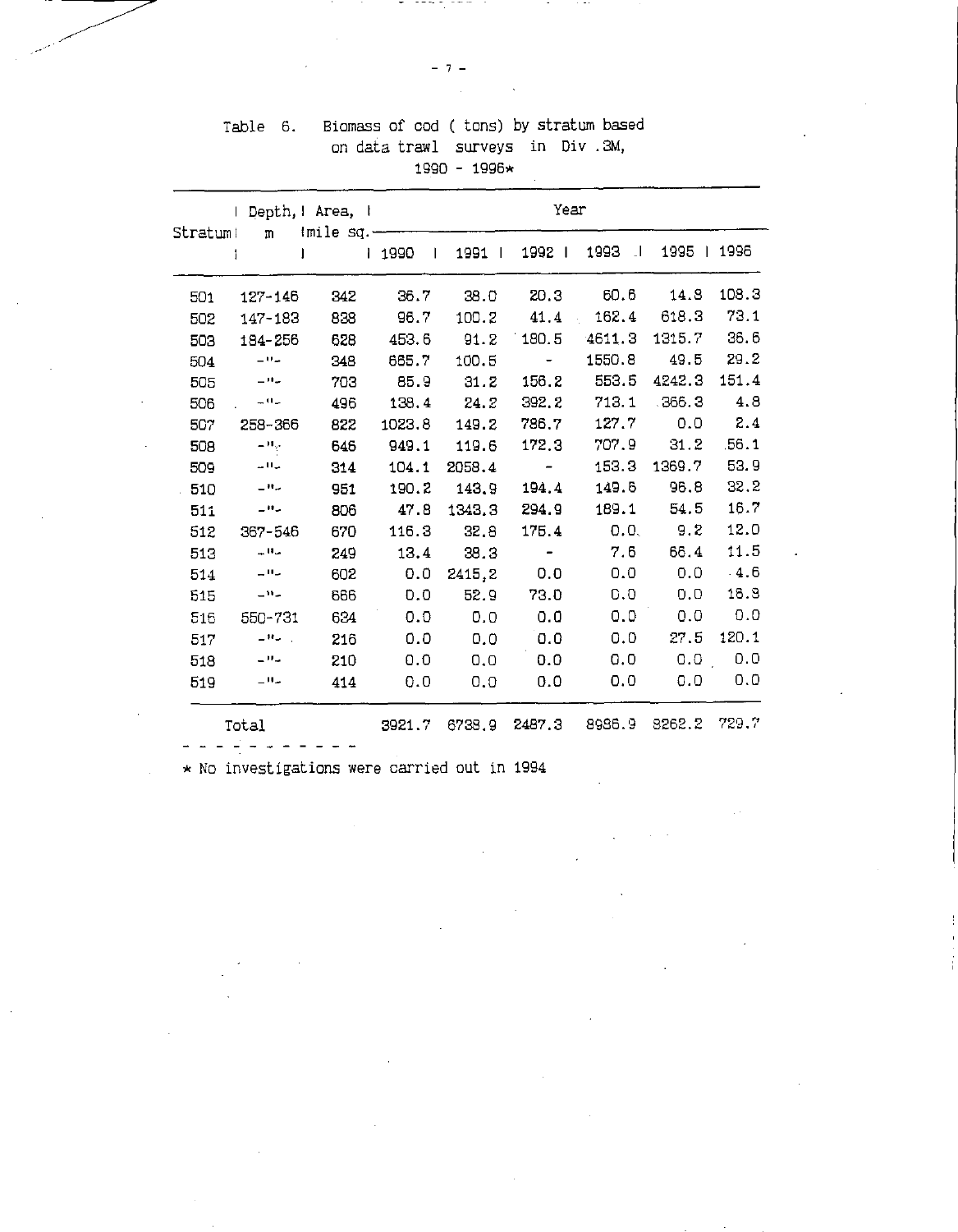|          |                            | l Depth,   Area,                    |             |         | Year                        |              |             |         |
|----------|----------------------------|-------------------------------------|-------------|---------|-----------------------------|--------------|-------------|---------|
| Stratumi |                            | m Imile sq.-                        |             |         |                             |              |             |         |
|          |                            | 4 1990 1 1991 1 1992 1 1993 1<br>T. |             |         |                             |              | 1995   1996 |         |
|          |                            |                                     |             |         |                             |              |             |         |
| 501      | 127-146                    | 342                                 | 1.4         | 1.5     | 0.8                         | 2.4          | 0.6         | 4.3     |
| 502      | 147-183                    | 838                                 | 1.6         | 1.6     |                             | $0.2$ 2.6    | 10.0        | 1.2     |
| 503      | 184-256                    | 628                                 | 9.8         | 2.0     | 3.8                         | 99.1         | 28.3        | 0.8     |
| 504      | $\sim 0.1$                 | 348                                 | 25.8        | 3.9     | $\sim$ $-$                  |              | $60.2$ 1.9  | 1.1     |
| 505      | $\sim 0.1$                 | 703                                 | 1.7         | 0.6     | 3.0                         | 10.6         | 81.5        | 2.9     |
| 506      | $-11-$                     | 496                                 | 3.8         | $0.7$ . | 10.7                        | 19.4         | 10.0        | 0.1     |
| 507      | 258-366                    | 822                                 | 16.8        | 2.5     |                             | $12.9$ $2.1$ | 0.0         | 0.0     |
| 508      | $\sim 10$ $\pm$            | 646                                 | $19.8\ 2.5$ |         | 3.6                         | 14.8         | 0.7         | 1.2     |
| 509      | ساللت ا                    | $-314$                              | 4.5         | 88.5    | $\alpha \rightarrow \alpha$ | 6.6          | 58.9        | 2.3     |
| 510      | $-11$                      | 951                                 | 2.7         | 2.0     | 2.6                         | 2.1          | 1.4         | 0.5     |
| 511      | $-$ H $-$                  | 806                                 | 0.8         | 22.5    | 4.9                         | $3.2 -$      | 0.9         | 0.3     |
| 512      | 367-546                    | 670                                 | 2.3         | 0.7     | 3.3                         | 0.0          | 0.2         | 0.2     |
| 513      | $\perp$ H $\perp$          | 249                                 | 0.7         | 2.1     | $\sim$ $ \sim$              | 0.4          | 3,6         | 0.6     |
| 514      | $\sim 0.1$                 | 502                                 | 0.0         | 54.2    | 0.0                         | 0.0          | 0.0         | 0.1     |
| 515      | $\omega$ H $\omega$        | 666                                 | 0.0         | 1.1     | 1.5                         | 0.0          | 0.0         | 0.3     |
| 516      | 550-731                    | 634                                 | 0.0         | 0.0     | 0.0                         | 0.0          | 0.0         | 0.0     |
| 517      | $\omega$ H $\omega$        | 216                                 | 0.0         | 0.0     | 0.0                         | 0.0          | 1.7         | 7.6.    |
| 518      | $\mathcal{L}^{\mathsf{H}}$ | 210                                 | 0.0         | 0.0     | 0.0                         | 0.0          | 0.0         | $0.0$ . |
| 519      | $ n-$                      | 414                                 | 0.0.        | 0.0     | 0.0                         | 0.0          | 0.0         | 0.0     |
|          |                            |                                     |             |         |                             |              |             |         |

Table 7. Data on average catches (kg) per one valid tow from the Russian trawl surveys *for* cod in Div 3M by stratum in 1990 - 1996\*

\* No investigations were carried out in 1994